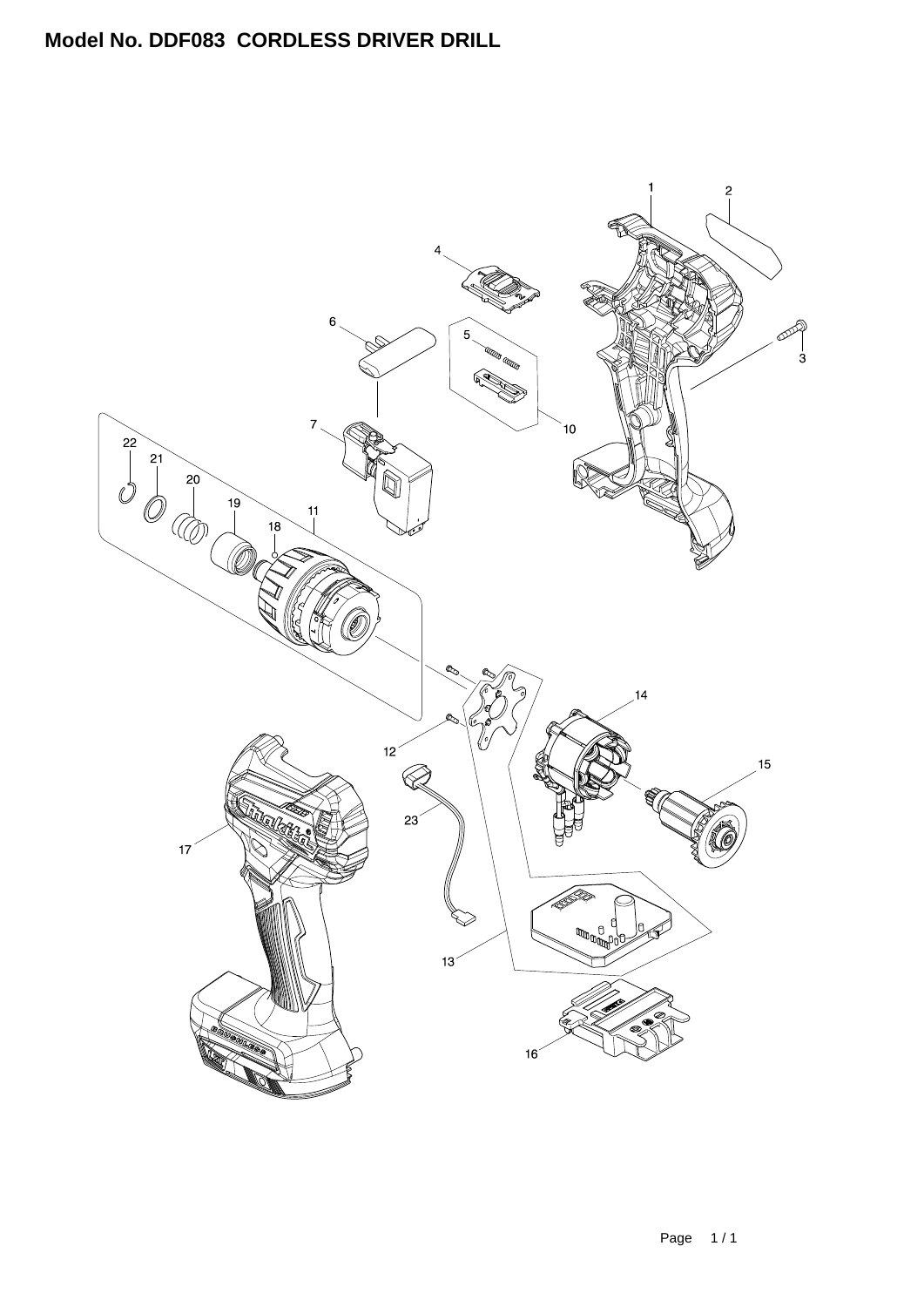## **Model No. DDF083 CORDLESS DRIVER DRILL**

| Item            | Parts No. | <b>Description</b>             | I/C | Qty            | N/O | Opt. 1 | Opt. 2 | <b>Note</b> |
|-----------------|-----------|--------------------------------|-----|----------------|-----|--------|--------|-------------|
| 001             | 183E19-5  | <b>HOUSING SET</b>             |     | $\mathbf{1}$   |     |        |        |             |
| C10             | 263005-3  | RUBBER PIN 6                   |     | $\overline{2}$ |     |        |        |             |
| C <sub>20</sub> | 252126-6  | <b>HEX. LOCKING NUT M4-7</b>   |     | $\overline{2}$ |     |        |        |             |
| D <sub>10</sub> |           | <b>INC. 17</b>                 |     |                |     |        |        |             |
| 002             | 852M58-1  | DDF083 NAME PLATE              |     | $\mathbf{1}$   |     |        |        |             |
| 003             | 266429-2  | TAPPING SCREW 3X16             |     | 8              |     |        |        |             |
| 004             | 457020-9  | SPEED CHANGE LEVER             |     | $\mathbf{1}$   |     |        |        |             |
| 005             | 233025-1  | <b>COMPRESSION SPRING 2</b>    |     | $\overline{2}$ |     |        |        |             |
| 006             | 419041-9  | <b>F/R CHANGE LEVER</b>        |     | $\mathbf{1}$   |     |        |        |             |
| 007             | 650689-0  | SWITCH C3JW-2B                 |     | $\mathbf{1}$   |     |        |        |             |
| 010             | 123587-6  | CHANGE LEVER ASS'Y             |     | $\mathbf{1}$   |     |        |        |             |
| D <sub>10</sub> |           | INC. 5                         |     |                |     |        |        |             |
| 011             | 123869-6  | <b>GEAR ASSEMBLY</b>           |     | $\mathbf{1}$   |     |        |        |             |
| D <sub>10</sub> |           | <b>INC. 18-22</b>              |     |                |     |        |        |             |
| 012             | 266490-9  | TAPPING SCREW PT 2X6           |     | 3              |     |        |        |             |
| 013             | 620555-5  | <b>CONTROLLER</b>              |     | $\mathbf{1}$   |     |        |        |             |
| 014             | 629228-7  | <b>STATOR</b>                  |     | $\mathbf{1}$   |     |        |        |             |
| 015             | 619410-6  | <b>ROTOR</b>                   |     | $\mathbf{1}$   |     |        |        |             |
| 016             | 643874-2  | <b>TERMINAL</b>                |     | $\mathbf{1}$   |     |        |        |             |
| 017             | 183E19-5  | <b>HOUSING SET</b>             |     | $\mathbf{1}$   |     |        |        |             |
| C10             | 263005-3  | RUBBER PIN 6                   |     | $\overline{2}$ |     |        |        |             |
| C <sub>20</sub> | 252126-6  | HEX. LOCKING NUT M4-7          |     | $\overline{2}$ |     |        |        |             |
| D <sub>10</sub> |           | INC. 1                         |     |                |     |        |        |             |
| 018             | 216019-1  | STEEL BALL 3                   |     | $\mathbf 2$    |     |        |        |             |
| 019             | 326677-6  | <b>BIT SLEEVE</b>              |     | $\mathbf{1}$   |     |        |        |             |
| 020             | 233005-7  | <b>COMPRESSION SPRING 13</b>   |     | $\mathbf{1}$   |     |        |        |             |
| 021             | 347004-4  | <b>BIT WASHER</b>              |     | $\mathbf{1}$   |     |        |        |             |
| 022             | 231965-7  | RING SPRING 10                 |     | $\mathbf{1}$   |     |        |        |             |
| 023             | 620549-0  | <b>LED CIRCUIT</b>             |     | $\mathbf{1}$   |     |        |        |             |
| A01             | 251314-2  | + SCREW M4X12                  |     | $\mathbf{1}$   |     |        |        |             |
| A02             | 346317-0  | <b>HOOK</b>                    |     | $\mathbf{1}$   |     |        |        |             |
| A03             | 784244-7  | + BIT 2-50                     |     | $\mathbf{1}$   |     |        |        |             |
| A04B            | 821550-0  | CONNECTOR PLASTIC CASE (TYPE2) |     | $\mathbf{1}$   |     |        |        |             |
| C <sub>10</sub> | 453974-8  | LATCH                          |     | 4              |     |        |        |             |
| A04C            | 821550-0  | CONNECTOR PLASTIC CASE (TYPE2) |     | $\mathbf{1}$   |     |        |        |             |
| C <sub>10</sub> | 453974-8  | LATCH                          |     | 4              |     |        |        |             |
| A05B            | 450128-8  | <b>BATTERY COVER</b>           |     | $\mathbf{1}$   |     |        |        |             |
| A05C            | 450128-8  | <b>BATTERY COVER</b>           |     | $\mathbf{1}$   |     |        |        |             |
| A06B            | ***DC18RC | <b>DC18RC FAST CHARGER</b>     |     | $\mathbf{1}$   |     |        |        |             |
| D <sub>10</sub> |           | COMPO-PARTS                    |     |                |     |        |        |             |
| A06C            | ***DC18RC | DC18RC FAST CHARGER            |     | $\mathbf{1}$   |     |        |        |             |
| D <sub>10</sub> |           | COMPO-PARTS                    |     |                |     |        |        |             |
| A07B            | 197600-6  | BATTERY BL1830B SET            |     | $\overline{2}$ |     |        |        |             |
| A07C            | 197280-8  | BATTERY BL1850B SET            |     | $\overline{2}$ |     |        |        |             |
| A08B            | 837670-0  | <b>INNER TRAY</b>              |     | $\mathbf{1}$   |     |        |        |             |
| A08C            | 837670-0  | <b>INNER TRAY</b>              |     | $\mathbf{1}$   |     |        |        |             |
| A09B            | 810C60-0  | DDF083RFJ INDICATION LABEL     |     | $\mathbf{1}$   |     |        |        |             |
| A09C            | 810C66-8  | DDF083RTJ INDICATION LABEL     |     | $\mathbf{1}$   |     |        |        |             |